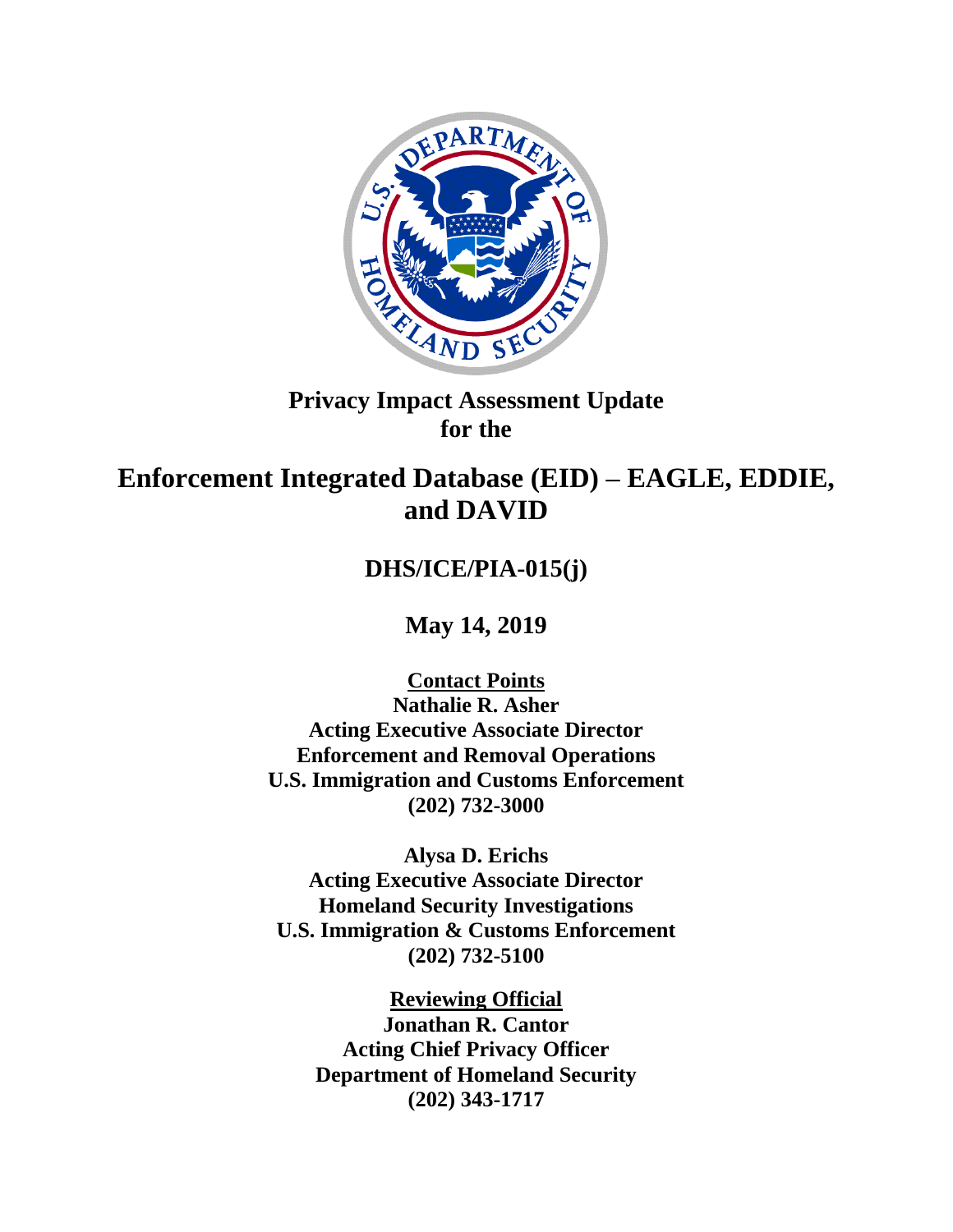

# **Abstract**

The Enforcement Integrated Database (EID) is a Department of Homeland Security (DHS) shared common database repository used by several DHS law enforcement and homeland security applications. EID stores and maintains information related to the investigation, arrest, booking, detention, and removal of persons encountered during immigration and criminal law enforcement investigations and operations conducted by U.S. Immigration and Customs Enforcement (ICE), U.S. Citizenship and Immigration Services (USCIS), and U.S. Customs and Border Protection (CBP), all components within DHS. The Privacy Impact Assessment (PIA) for EID was first published in January  $2010<sup>1</sup>$  Since its publication, the PIA has been updated several times to reflect the expansion of information stored in EID, the types of information shared with external parties, and an enhanced electronic sharing capability. This PIA update is being conducted to address certain applications that use EID data for the identification of individuals encountered and/or arrested by ICE. This PIA update will:

- Discuss how the DHS Office of Biometric Identity Management (OBIM) uses the EID Arrest Graphical User Interface (GUI) for Law Enforcement (EAGLE);
- Introduce the EAGLE DirecteD Identification Environment (EDDIE); and
- Introduce the Digital Application for Victim Witness Identification (DAVID).

ICE is publishing this PIA because EAGLE, EDDIE, and DAVID all process personally identifiable information (PII) about ICE investigation subjects and/or individuals subject to removal from the United States.

# **Overview**

EID is a common database repository owned and operated by ICE that supports law enforcement activities of certain DHS components. EID is the repository for all data created, updated, and accessed by a number of software applications. The applications that capture and use data maintained in EID capture information related to the investigation, arrest, booking, detention, and removal of persons encountered during immigration and law enforcement investigations and operations conducted by ICE, USCIS, and CBP. Applications using EID data also allow users to generate immigration-related forms to send to courts and other agencies to support the advancement and adjudication of DHS and Department of Justice immigration cases. This PIA update will discuss one new way that DHS is using EAGLE and will assess the privacy risks of EDDIE and DAVID.

 $\overline{a}$ <sup>1</sup> See DHS/ICE/PIA-015 Enforcement Integrated Database (EID), January 14, 2010, *available at* [www.dhs.gov/privacy.](http://www.dhs.gov/privacy)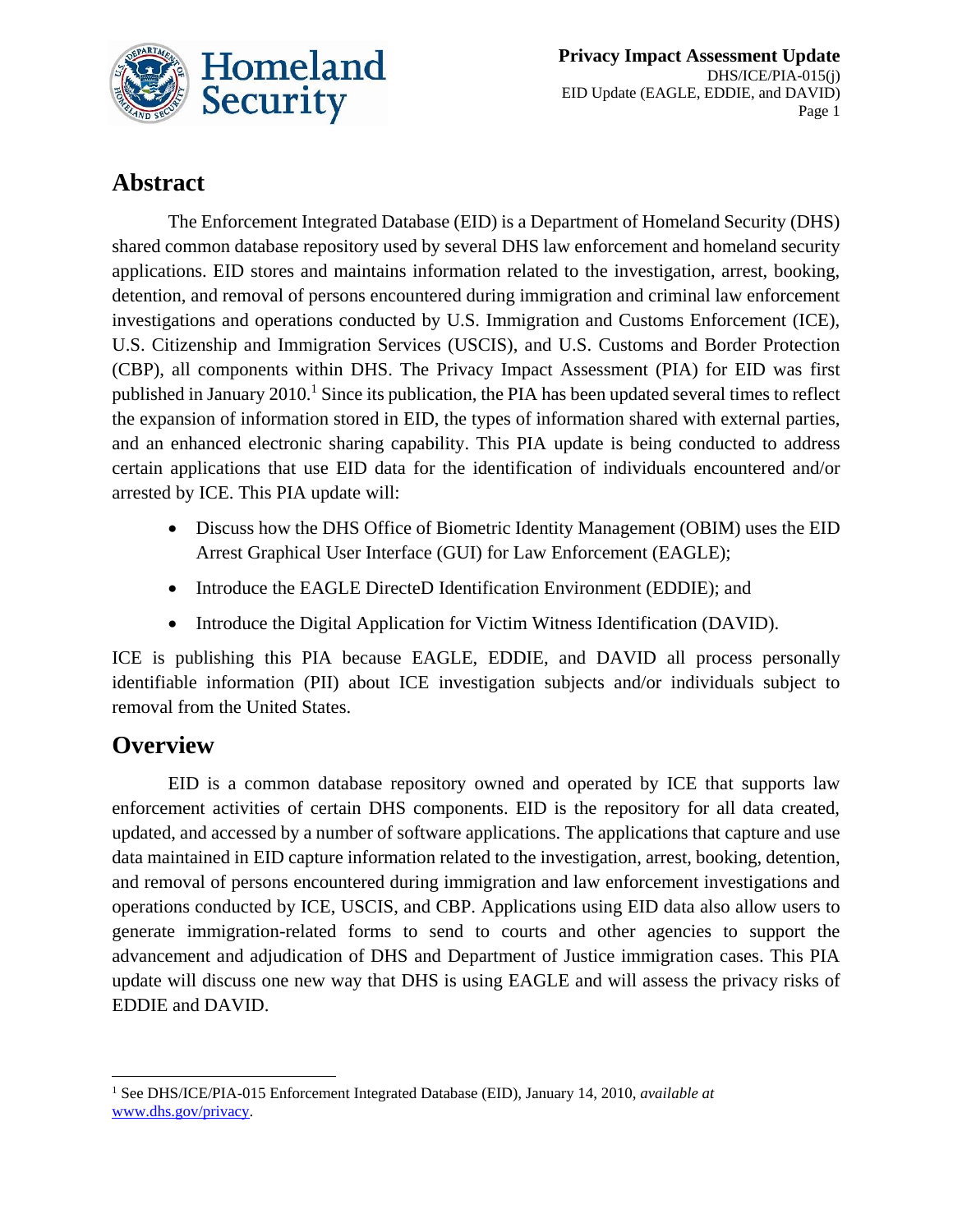

## *EAGLE*

EAGLE, the EID Arrest Graphical User Interface (GUI) for Law Enforcement, is a booking application used by ICE law enforcement agents and officers to process the biometric and biographic information of individuals arrested and detained by ICE for alleged criminal violations of law and administrative violations of the Immigration and Nationality Act (INA).<sup>2</sup> Since the publication of the EAGLE PIA in 2012, DHS has expanded the ways in which Department personnel use EAGLE. Specifically, DHS OBIM uses EAGLE to read fingerprint cards and retrieve an individual's Fingerprint Identification Number (FIN) to respond to Freedom of Information Act (FOIA) requests.

### *Using EAGLE to Retrieve FIN for FOIA Purposes*

DHS OBIM periodically receives fingerprint cards as part of FOIA requests. To properly respond to such requests, OBIM must match the fingerprints on the cards with the individuals' FINs. However, OBIM does not have an independent query capability for its Automated Biometric Identification System (IDENT) using fingerprint cards. To alleviate this shortcoming, ICE allows OBIM to run a "search only" query in EAGLE. Specifically, OBIM scans copies of the fingerprint cards, uploads them into EAGLE, and then uses EAGLE to query IDENT to find the subjects' FINs. OBIM FOIA then sends the FINs to specific, trained personnel in OBIM's IDENT Operations Unit (OBIM IT personnel devoted specifically to IDENT-related issues) to locate the responsive records (if they exist) associated with each FIN. Those records are then provided to the OBIM FOIA staff to review and then provide the appropriate redress or information to the requesters. The prints used by OBIM to retrieve FINs are retained in EID for 30 days, and then deleted, and prints will not be enrolled in IDENT (unless already enrolled). In addition, OBIM FOIA's access privileges are limited to a search-only capability and the only data retrieved are the FINs, if they exist, associated with each set of fingerprints.

## *EDDIE*

ICE developed the EDDIE mobile application so that agents and officers in the field can quickly identify persons encountered during immigration and criminal law enforcement investigations and operations. <sup>3</sup> Specifically, EDDIE assists ICE agents and officers to lawfully collect an investigation subject's fingerprints and photograph using a mobile device, and immediately query other government databases to determine if they contain the same fingerprints as those collected by ICE. Aside from the subject's fingerprints and photograph, EDDIE also collects the PICS ID<sup>4</sup> of the agent of officer who created the entry, transaction information (dates

 $\overline{a}$ <sup>2</sup> *See* DHS/ICE/PIA–015(e) EID-EAGLE, July 25, 2012, *available at* [www.dhs.gov/privacy.](http://www.dhs.gov/privacy)

<sup>&</sup>lt;sup>3</sup> EDDIE can verify the identity of a subject presumably already known to ICE and is also used to identify a subject who is unknown to ICE by querying other government databases.

<sup>4</sup> *See* DHS/ICE/PIA–013 Password Issuance Control System (PICS), *available at* [www.dhs.gov/privacy.](http://www.dhs.gov/privacy)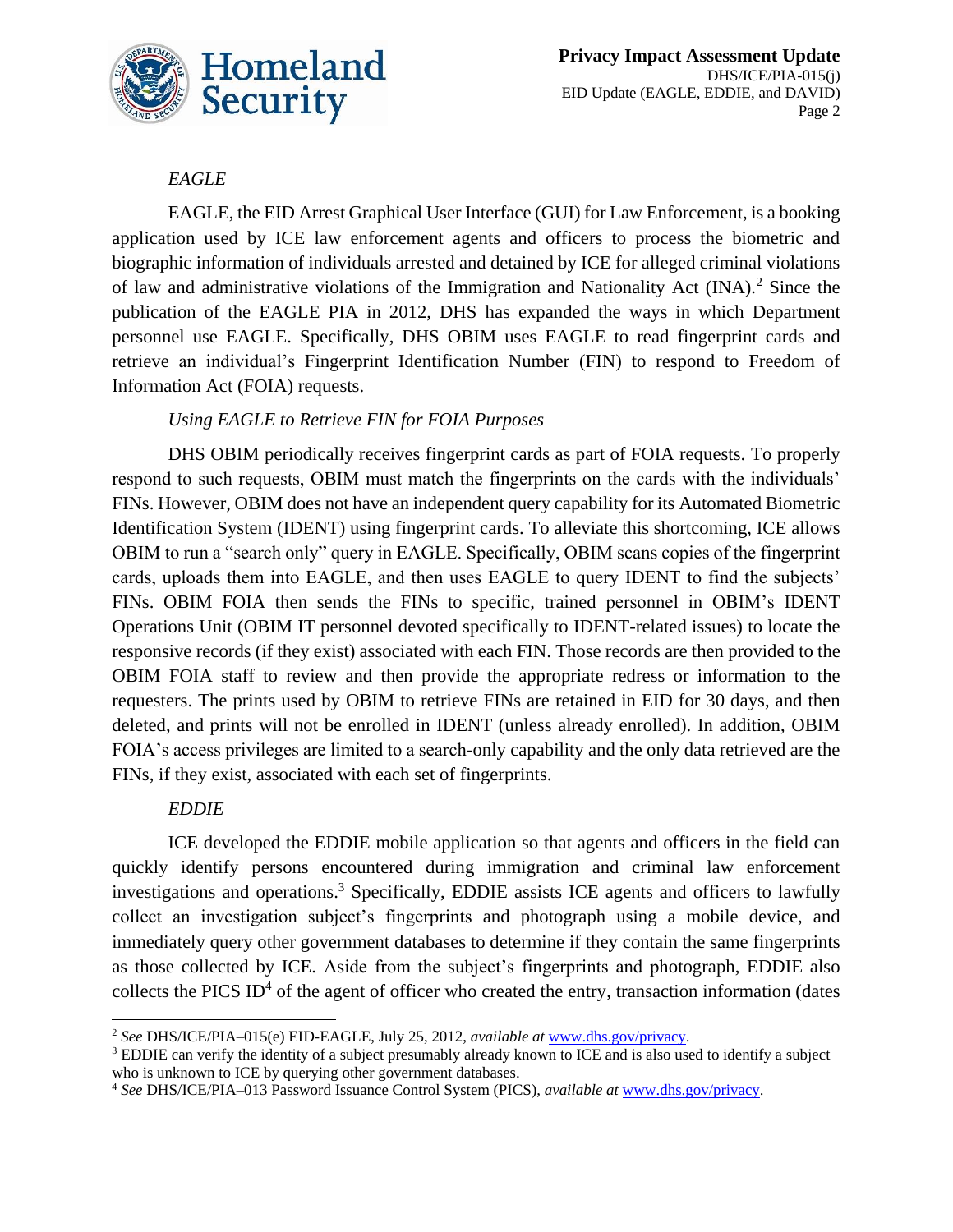

and times when ICE queries other government databases and when the results are returned), and may collect the GPS location where the subject was fingerprinted.<sup>5</sup>

Information collected by EDDIE is stored in EID and can be retrieved using EAGLE. This benefits ICE in two ways. First, it may avoid re-collecting data from the subject during the identification and booking processes. Second, it allows agents and officers in different locations to collaborate on a case. Therefore, if an officer in the field enters data in EDDIE, another officer sitting at his or her workstation can view the information in EAGLE and enter additional data if needed. Likewise, an officer at his or her workstation can enter information in EAGLE, and an officer in the field can view it in EDDIE. ICE Homeland Security Investigations (HSI) agents and Enforcement and Removal Operations (ERO) officers both use EDDIE.

To use EDDIE, users need the following two pieces of hardware: (1) a mobile scanning device to physically scan the subject's fingerprints; and (2) an iOS-based mobile device (*i.e.*, iPhone or iPad). A transaction in EDDIE begins when ICE agents or officers encounter an individual in the field who: is subject to arrest for violation of a criminal or administrative law, based on probable cause; is subject to a brief detention for investigative purposes based on reasonable suspicion that the individual engaged in violation of a criminal or administrative law; or otherwise consents to being fingerprinted. ICE takes the fingerprints of the subject on the mobile scanning device, which then wirelessly transmits the fingerprint images to the user's iOS-based device via Bluetooth.<sup>6</sup> ICE then takes the subject's photograph using the camera feature on the iOS device.

The photographs are not used for the search of IDENT or the FBI's Next Generation Identification (NGI) system.<sup>7</sup> They are collected so that an officer or agent can visually identify one person among a group of people, all of whom had fingerprints collected at nearly the same time, so that returned information can be connected to the correct individual. The photographs are collected by the iPhone within the EDDIE application. Once the full submission is transmitted to the ICE network, the original transaction is erased from the phone. Several pieces of that transaction information are returned to the phone in the form a response, including the photographs, so the officer or agent knows to whom the response applies. All of this takes place within the EDDIE application, which is within a secure container. The photographs are stored in EID temporarily (30 days) unless the subject is booked.

<sup>1</sup> <sup>5</sup> GPS information is not always collected by EDDIE. Rather, the iOS-based device has a setting that allows agents and officers to enable or disable this feature.

<sup>&</sup>lt;sup>6</sup> As soon as the fingerprint images successfully transfer to the EDDIE mobile application, they are erased from the mobile scanning device.

<sup>7</sup> *See* [https://www.fbi.gov/services/information-management/foipa/privacy-impact-assessments/iafis-ngi-biometric](https://www.fbi.gov/services/information-management/foipa/privacy-impact-assessments/iafis-ngi-biometric-interoperability)[interoperability.](https://www.fbi.gov/services/information-management/foipa/privacy-impact-assessments/iafis-ngi-biometric-interoperability)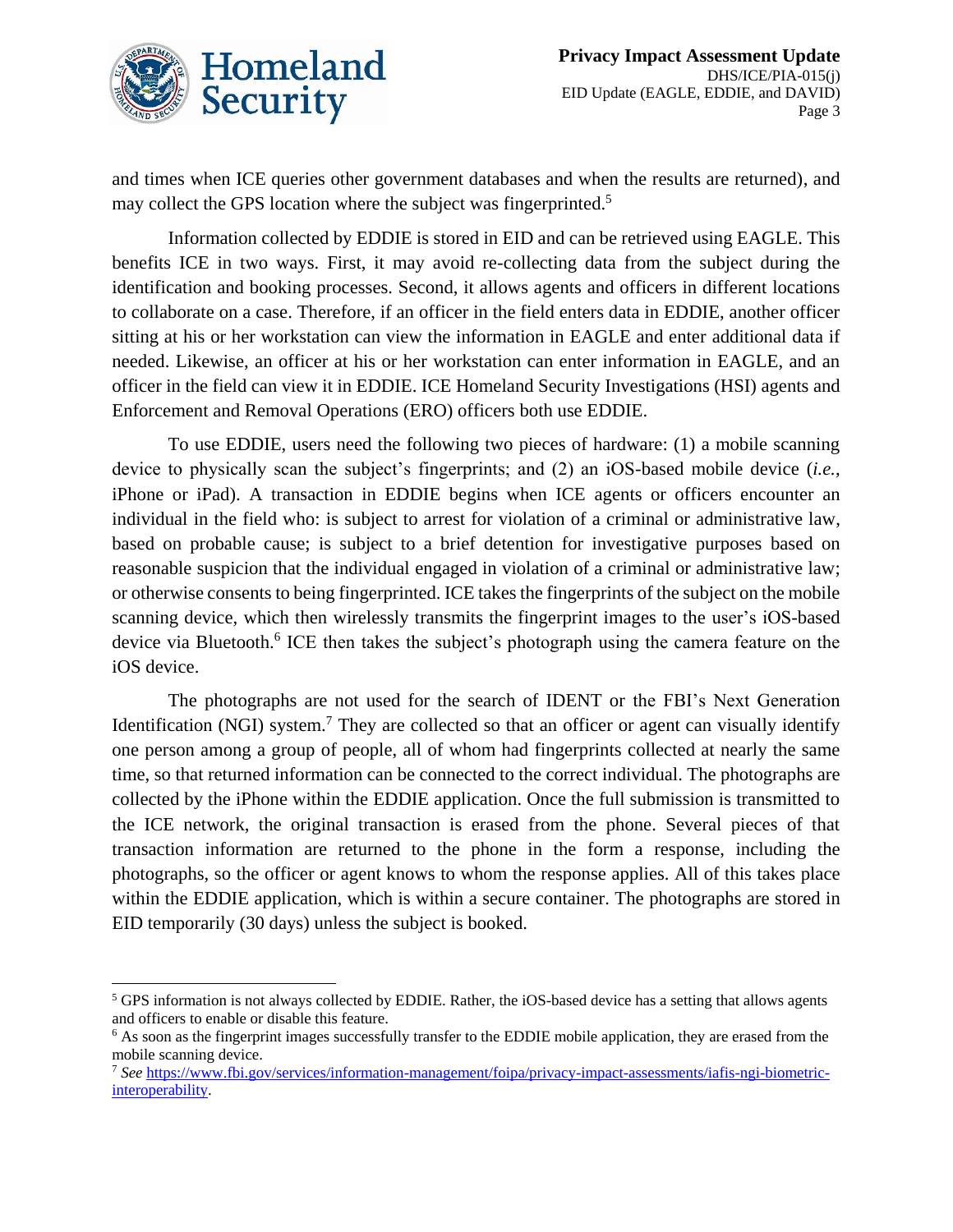

When both the subject's fingerprints and photographs are on the iOS-based device, ICE uses EDDIE to query<sup>8</sup> the Federal Bureau of Investigation's (FBI) Next Generation Identification (NGI) system for criminal history information and IDENT for the subject's immigration history. 9 Upon receipt, NGI and/or IDENT send a response to EDDIE indicating whether there is a fingerprint match (commonly referred to as a "hit") with the subject. ICE generally receives a response within 30-60 seconds indicating whether or not there is a "hit."

A response indicating a positive "hit" in IDENT will not only include the existence of a match, but also the "hit level" (based on the presence or absence of derogatory information pertaining to the investigation subject). IDENT also includes the following information about the subject, if available:

- Name;
- Alien Registration Number (A-number);
- FIN:
- FBI Number; and
- A list of previous immigration encounters and corresponding details.

Unlike information collected by ICE for the biometric identification transaction, information from the IDENT response is not automatically stored in EID; ICE users must manually enter this information in EAGLE to be stored in EID.

The NGI response includes a list of potential candidates who may match the prints submitted by EDDIE. NGI also provides the candidate's Identity History Summary (IdHS), formerly known as a "rap" sheet. The IdHS contains the subject's criminal history and basic biographic information (*e.g.,* name, alias, date of birth). The IdHS is stored in EID for 24 hours before it is wiped from the system. After 24 hours, users must run a new query to receive the IdHS.

ICE officers and agents take follow-up action on an investigation subject based upon the totality of the circumstances presented, including the responses from NGI and IDENT. For example, if both NGI and IDENT indicate that there is a negative response ("no hit") on the subject, there may be other evidence to support continued detention. EDDIE automates what was previously a manual and time-consuming process.

<sup>1</sup> <sup>8</sup> All transactions between the EDDIE mobile application and other government databases (NGI and IDENT) take place through the ICE Network.

 $\frac{1}{9}$  Querying IDENT only requires prints of the subject's index fingers, while an NGI query requires all ten prints.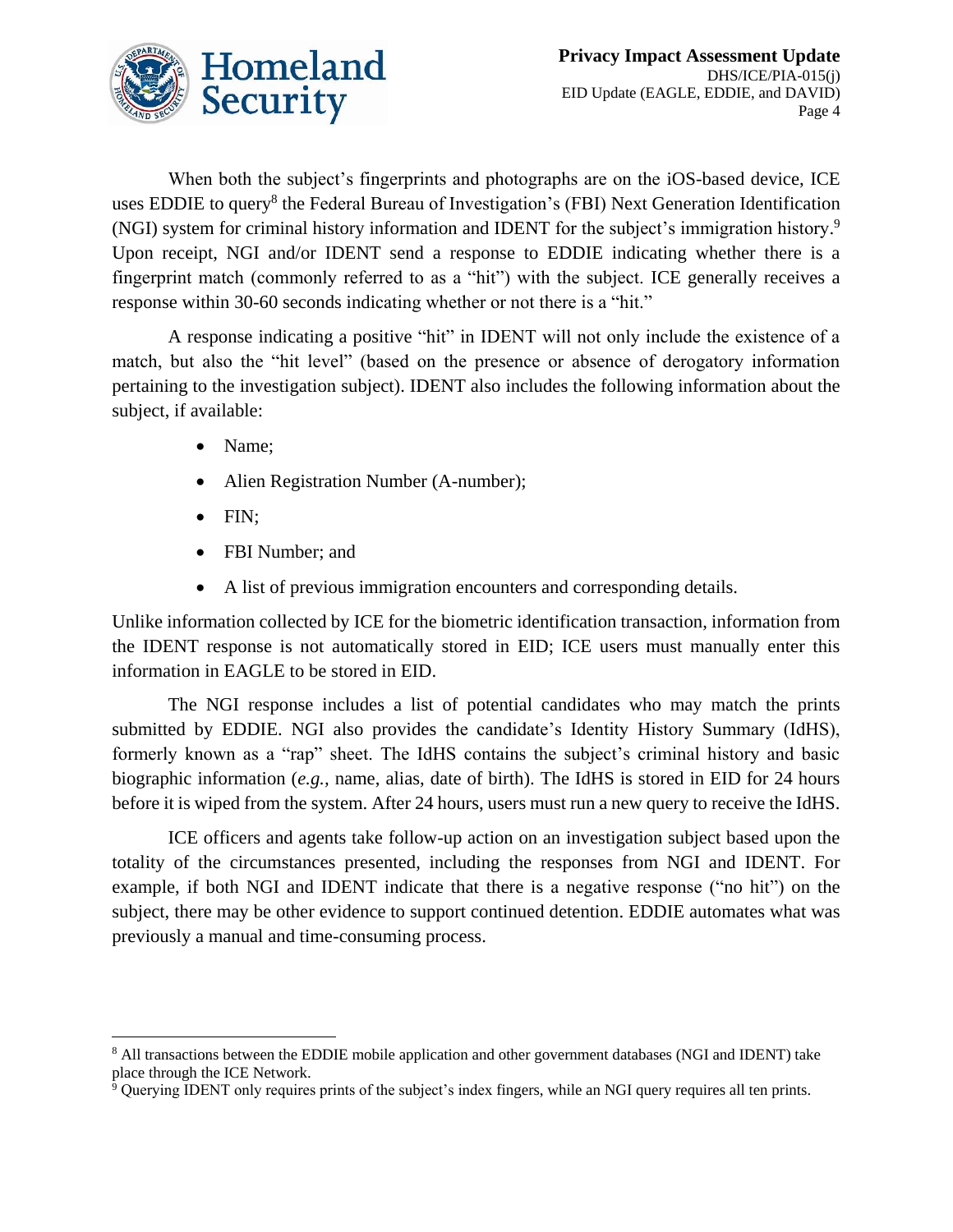

 $\overline{a}$ 

## *Digital Application for Victim Witness Identification (DAVID)*

DAVID is an application used by ICE HSI to generate photographic line-ups that are presented to victims and witnesses of crimes for identification.<sup>10</sup> Prior to the implementation of DAVID, ICE either conducted live line-ups or created photo line-ups manually by selecting photographs of individuals with similar characteristics to the perpetrator, and asking a victim or witness to select the person who he or she believed to be the criminal. The DAVID tool streamlines this process by leveraging data collected during arrest processing to automate the creation of photo line-ups that victims and witnesses involved in an investigation can use to identify perpetrators.

The DAVID photo line-up tool provides DHS authorized users the ability to generate photographic arrays to be viewed by victims and witnesses involved in an investigation for identification or exclusion of possible subjects of an investigation. When ICE agents and officers encounter an investigation subject, they collect the subject's biographic information and take the subject's photograph, which is entered into EAGLE and then stored in EID. All DAVID users (limited to HSI agents) can pull the investigation subject's photograph from EID as well as five "filler" photographs to complete the line-up. These "filler" photographs are selected because the individuals have many of the same characteristics as the investigation subject.

DAVID does not automatically search for photographs of individuals with similar characteristics to the subject. Rather, DAVID users use a set of selection screens to input certain physical and biographical characteristics of the subject, such as: height, weight, hair color, age range, and gender. DAVID will then return candidate photos for individuals that are similar based on the agent's input. The physical characteristics used to select photographs are defined by existing EID data sets. DAVID does not use facial recognition to identify similar photographs, but instead relies solely on the characteristics entered by the agent. The other individuals whose photographs are used in the photo array are those who have been arrested by law enforcement officers within DHS or are amenable to immigration removal proceedings. These photographs are pulled from existing entries already in the EID subset of data within IDENT.

DAVID users can re-run the photo array to display a different arrangement of the photos but cannot change the photos themselves. DAVID does not return any additional PII besides the photographs. The photo array that DAVID produces is first shown on the screen, and agents then print a PDF copy of the line-up. This PDF copy is stored in the agent's case file, as the DAVID tool does not store information. HSI agents then present victims and witnesses with a hard copy of the PDF photo line-up to identify the subject.

 $10$  As explained below, the photographic line-up can also be used to exclude certain individuals as being potential investigation subjects.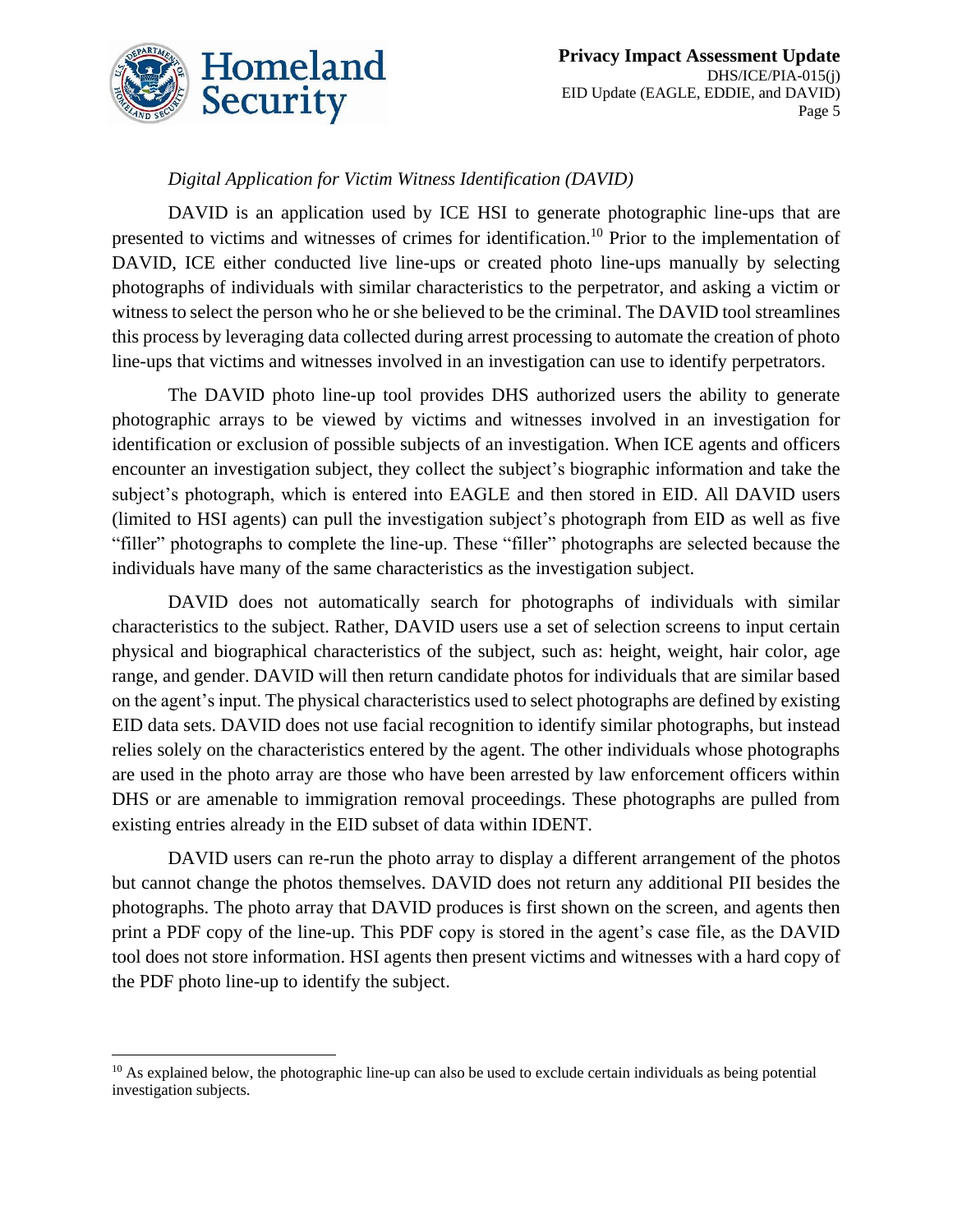

If a witness recognizes one of the individuals in the photo line-up, ICE personnel will enter that information into HSI's Investigative Case Management (ICM) system, <sup>11</sup> regardless of whether the witness correctly identified the investigation subject. The photo line-ups also have evidentiary value, as they can be presented to a judge during court proceedings.

## *A Typical Transaction in DAVID*

When an HSI agent arrests a subject for either a criminal violation of law or an administrative violation of the INA, he or she will enter the subject's biographic information and data regarding the subject's physical characteristics into EAGLE. The subject's photograph is also entered into EAGLE, and all data pertaining to the subject is stored in EID. DAVID users can then use the tool to create a photographic line-up by using subject records from EID whose physical characteristics match that of the investigation subject.

For example, the investigation subject could be a 42-year-old white male with black hair, weighing 215 pounds. The agent can use DAVID to select other individuals with similar characteristics to use in a photo line-up. From the example above, a DAVID user could filter individuals by querying EID for photographs of white men with black hair, between 35-45 years of age, and weighing between 200-225 pounds. Based on information that had previously been entered into EAGLE, DAVID will pull photographs from EID of individuals who fit the criteria entered by the agent and will create a photo line-up based on these characteristics. The agent then collects these photographs along with the photo of the actual investigation subject and presents a hard copy of the PDF to the victim or witness for identification. The victim or witness then indicates whether or not he or she recognized any particular photograph. HSI stores this information in ICM.

## **Reason for the PIA Update**

DHS/ICE is updating the 2010 EID PIA to explain OBIM's use of the EAGLE application and to describe two additional applications that use PII collected from investigation subjects: (1) EDDIE collects fingerprints and photographs from investigation subjects using a mobile device; and (2) DAVID creates and displays photo arrays for victims, witnesses, and other individuals to identify possible investigation subjects.

## **Privacy Impact Analysis**

 $\overline{a}$ 

#### **Authorities and Other Requirements**

DHS has been authorized to collect information under 5 U.S.C. § 301; 8 U.S.C. § 1103; 8 U.S.C. § 1225(d)(3); 8 U.S.C. § 1302(a); 8 U.S.C. § 1324(b)(3); 8 U.S.C. § 1357(a), (c), and (f); 8 U.S.C. § 1360(b); 19 U.S.C. § 1; and 19 U.S.C. § 1509. Additional authority is provided in 6

<sup>&</sup>lt;sup>11</sup> See DHS/ICE/PIA-045 ICE Investigative Case Management (ICM), available at [www.dhs.gov/privacy.](http://www.dhs.gov/privacy)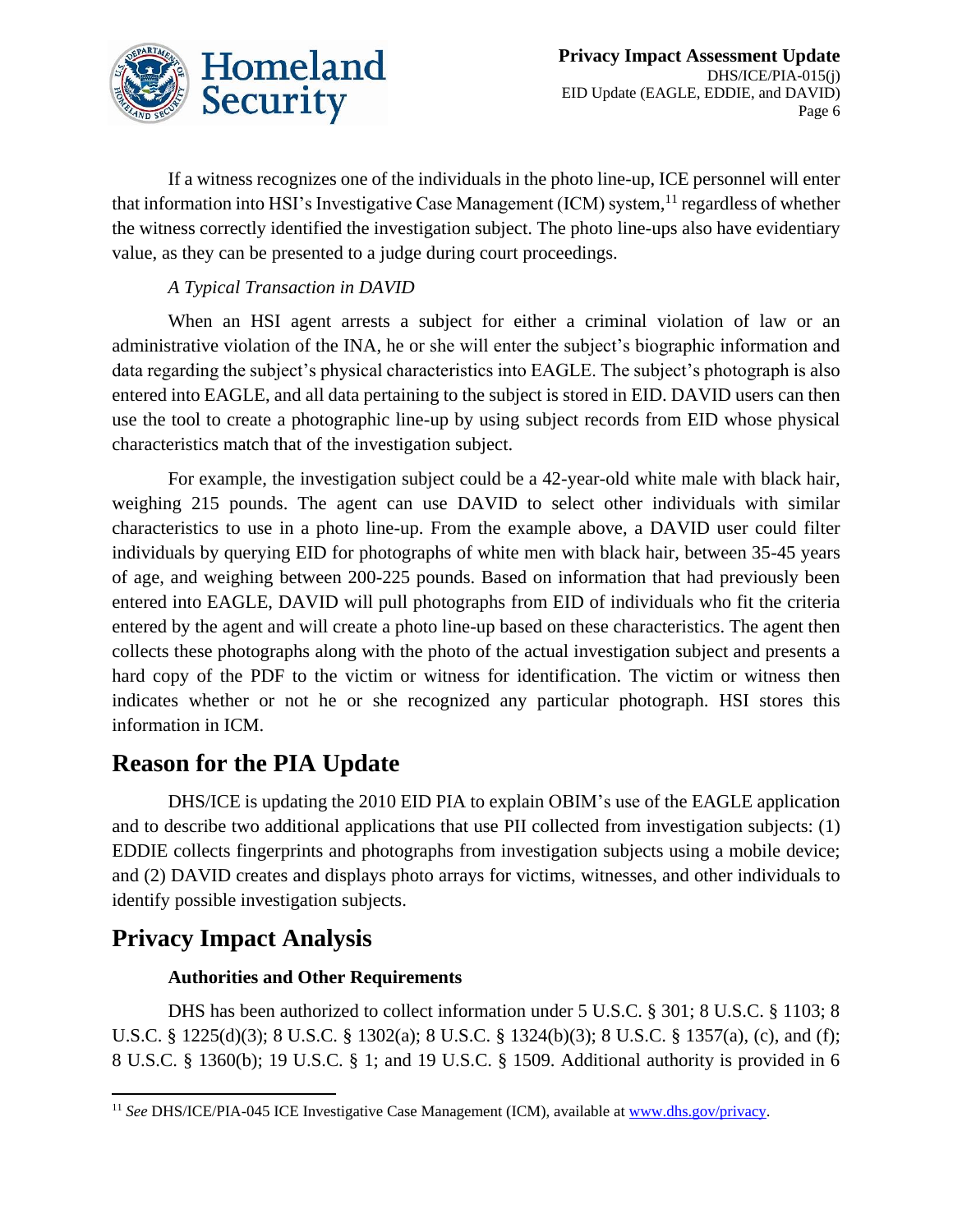

U.S.C. § 202; 8 U.S.C. §§ 1365a, 1365b, 1379; 19 U.S.C. §§ 2071, 1581-1583, 1461; and the Illegal Immigration Reform and Immigrant Responsibility Act of 1996.

#### **System of Records Notice (SORN)**

The DHS/ICE-011 Criminal Arrest Records and Immigration Enforcement Records (CARIER) SORN applies to the information collected and maintained by EID.<sup>12</sup> The DHS/ICE-009 External Investigations SORN applies to the information that HSI agents enter into the DAVID application.<sup>13</sup>

#### **System Security Plan**

A system security plan has been completed for EID. EID and its applications go through a system security certification and accreditation process that reviews the security mechanisms and procedures that are in place, and ensures they are operating in accordance with established policy. The Authority to Operate for EID expires on July 21, 2019.

#### **Records Retention Schedule**

Biographic and biometric information maintained in EID falls under Records Control Schedule DAA-0563-2013-0006.<sup>14</sup> This schedule maintains records regarding the identification, investigation, apprehension, and/or removal of aliens unlawfully entering or residing in the United States. Under this schedule, records are retained for 75 years after the end of the calendar year in which the data is gathered. This ensures that the records are kept for at least the lifetime of the individuals to whom they pertain because they document the arrest, detention, and possible removal of individuals from the United States. This includes fingerprint and photograph records collected using the EDDIE mobile device.

HSI personnel enter certain information pertaining to the photo line-up process in ICE's Investigative Case Management system (ICM). Specifically, HSI indicates whether a victim or witness identified any photograph(s) in the line-up. Currently, DHS Headquarters (HQ) has a pending Investigative Records schedule, DAA-0563-2018-0002, which will cover investigative case records maintained in ICM. Until there is a records schedule approved by the National Archives and Records Administration (NARA), the investigative case records are covered by U.S.

 $\overline{a}$ <sup>12</sup> See DHS/ICE-011 Criminal Arrest Records and Immigration Enforcement Records (CARIER) System of Records, October 19, 2016, 81 FR 72080. The CARIER SORN has replaced what was formerly known as the ENFORCE SORN and is available a[t www.dhs.gov/privacy.](http://www.dhs.gov/privacy)

<sup>13</sup> *See* DHS/ICE-009 External Investigations, January 5, 2010, 75 FR 404, *available at*: [www.dhs.gov/privacy.](http://www.dhs.gov/privacy) <sup>14</sup> The retention schedule can be found here: [https://www.archives.gov/files/records-](https://www.archives.gov/files/records-mgmt/rcs/schedules/departments/department-of-homeland-security/rg-0563/daa-0563-2013-0001_sf115.pdf)

[mgmt/rcs/schedules/departments/department-of-homeland-security/rg-0563/daa-0563-2013-0001\\_sf115.pdf.](https://www.archives.gov/files/records-mgmt/rcs/schedules/departments/department-of-homeland-security/rg-0563/daa-0563-2013-0001_sf115.pdf)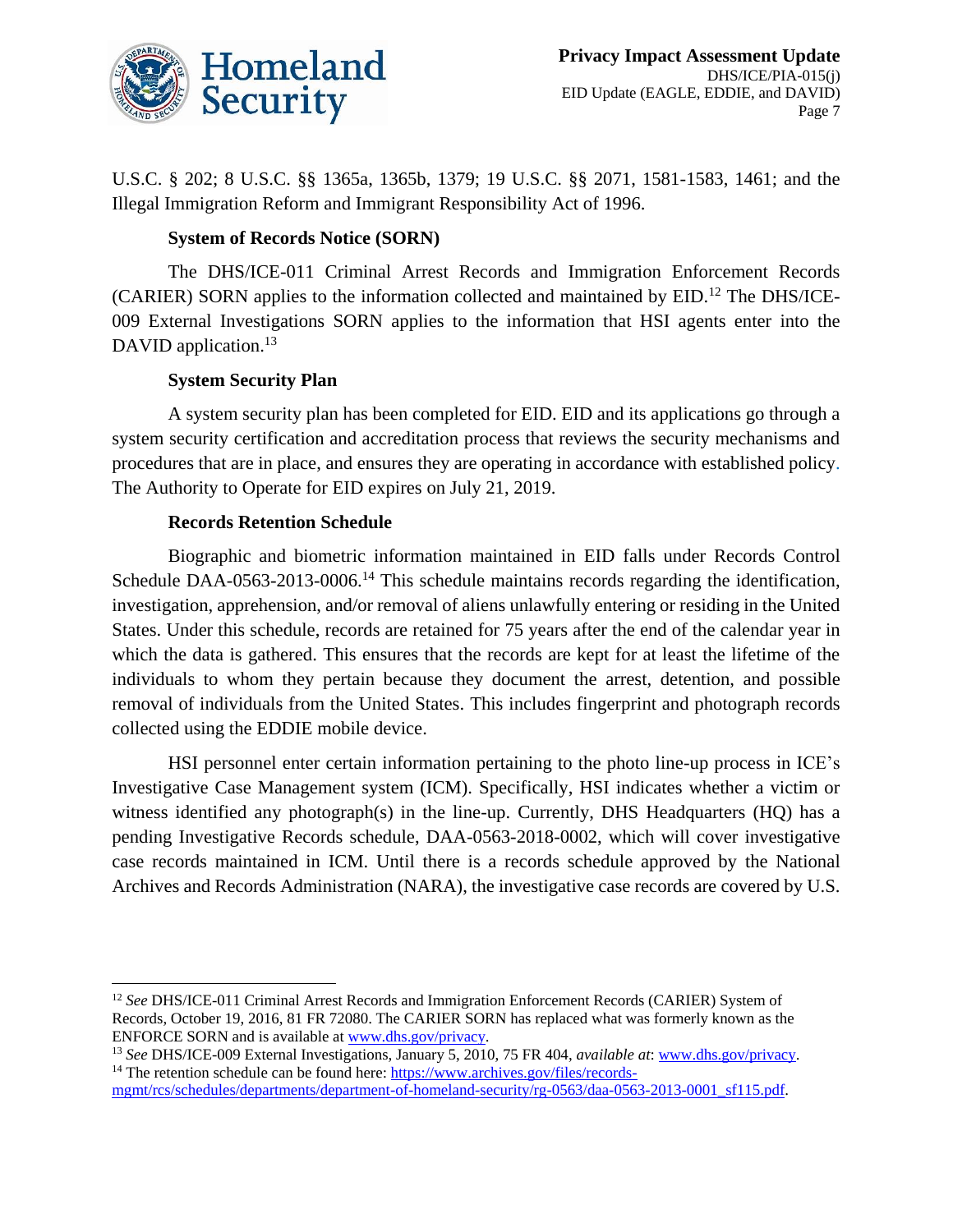

Customs Legacy schedule, N1-36-86-1.<sup>15</sup> With the exception of munitions control cases, which are permanent, records maintained in ICM are retained for 20 years.

#### **Characterization of the Information**

#### *EAGLE*

There are no changes to the information collected by EAGLE.

#### *EDDIE*

 $\overline{a}$ 

EDDIE may collect the following information:

- Fingerprints of the investigation subject;
- Photograph of the investigation subject;
- Subject's capture location (GPS information allowing ICE personnel to confirm the location where an individual was fingerprinted); $^{16}$  and
- Identifying information about the agent or officer who created the entry.

All information listed above is stored in EID and retrievable in EAGLE.

Information returned to EDDIE from IDENT and NGI may include the subject's name, Anumber, FIN, FBI number, and immigration history. These responses are neither collected by EDDIE nor stored automatically in EID. Rather, relevant information from the NGI and IDENT responses must be manually entered by ICE users into EAGLE for storage in EID. Additionally, the IdHS returned from NGI is only available in EID for 24 hours. If ICE wants to retrieve the IdHS after 24 hours, it must run a new query of NGI. However, after confirming the subject's identity, ICE users can manually enter relevant information from the subject's criminal history from the IdHS into EAGLE so that it is stored in EID for the entire retention period.

Biometric information contained in EDDIE is collected directly from the investigation subject, thereby increasing the likelihood that it is accurate. Because there is a risk that an investigation subject may not be truthful about his or her identity, EDDIE users collect biometrics directly from the subject. Collecting biometric information ensures that ICE has properly identified the individual. Before ICE takes any immigration enforcement action against an individual, ICE personnel run additional searches and conduct interviews so that the subject's record is as complete and accurate as possible. The data points collected by EDDIE (listed in the bullets above) are stored in EID (and therefore retrievable through EAGLE) as soon as they are received by the ICE

<sup>15</sup> *See* [https://www.archives.gov/files/records-mgmt/rcs/schedules/departments/department-of-the-treasury/rg-](https://www.archives.gov/files/records-mgmt/rcs/schedules/departments/department-of-the-treasury/rg-0036/n1-036-86-001_sf115.pdf)0036/n1-036-86-001 sf115.pdf.

<sup>&</sup>lt;sup>16</sup> This is not a required field. The capture location will only be collected if Location Services are enabled on the iOS device.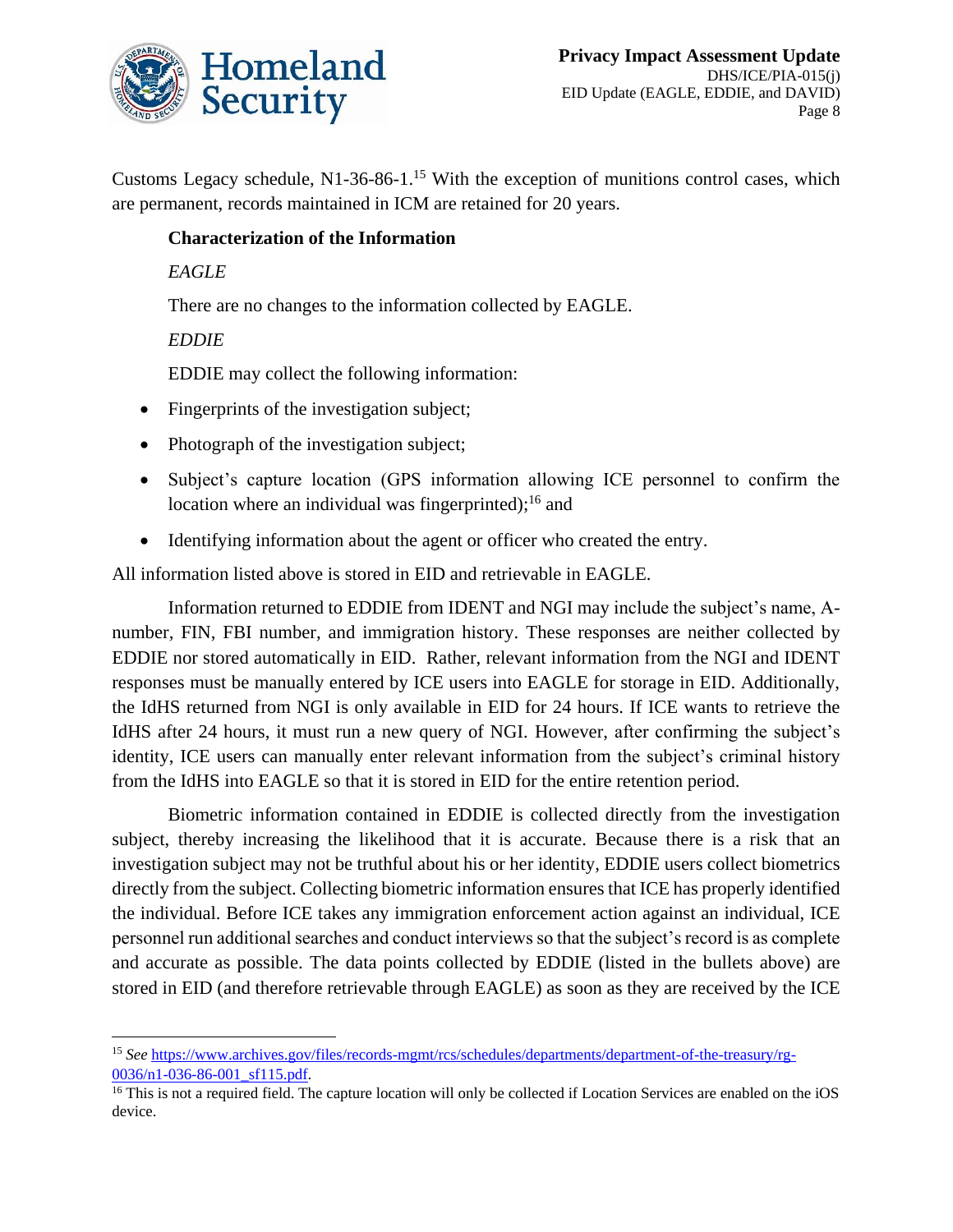

network. EID system administrators ensure the accuracy of the data as outlined in the original EID PIA.

**Privacy Risk:** There is a risk that EID could contain inaccurate data if an EDDIE user makes errors when manually entering information from an IDENT or NGI response into EAGLE.

**Mitigation:** EDDIE users do not enter information into EAGLE regarding an investigation subject until they have confirmed the subject's identity. When EDDIE users receive responses back from NGI and IDENT, they are trained to only consider information pertaining to the data subject and to ensure that the data being entered into EAGLE is accurate. All information is reviewed by a supervisor before it is formally stored in EID. This reduces the risk that information contained in the system will be inaccurate.

**Privacy Risk:** There is a risk that EID contains information about individuals whose information should not be in the system, as NGI could return information on multiple subjects.

**Mitigation:** EDDIE users only enter relevant pieces of a candidate's IdHS into EAGLE after confirming the subject's identity. In the event there is an NGI response with multiple candidates, it is the responsibility of an ICE agent or officer to make a determination about which IdHS applies to the investigation subject. If ICE personnel have questions about the subject's identity, they will run additional searches to confirm. This risk is also mitigated because any IdHS that NGI returns to EDDIE is deleted from EID within 24 hours. In the event that an NGI query returns more than one IdHS, EDDIE users can review the information and are trained to only enter information into EAGLE that matches the investigation subject. Any information entered into EAGLE may be auto-populated onto certain immigration forms, which must be approved by a supervisor. If ICE personnel need an updated IdHS, they must submit a new query to NGI.

## *DAVID*

The DAVID tool itself does not collect any PII. Rather, DAVID uses photographs that are already stored in EID to create a hard copy photo line-up so that a victim or witness can properly identify an investigation subject. As discussed above, DAVID users enter certain physical characteristics related to the investigation subject (*e.g.,* hair color, eye color, weight). EID then uses these criteria to generate a line-up of individuals with similar characteristics. All of the information in DAVID comes from EID, which is subject to several levels of review in order to ensure the accuracy of the information, as outlined in the original EID PIA.

## **Uses of the Information**

## *EAGLE*

DHS OBIM uses EAGLE solely to query IDENT to determine an individual's FIN. This allows OBIM to verify an individual's identity by matching the FIN with the fingerprints on the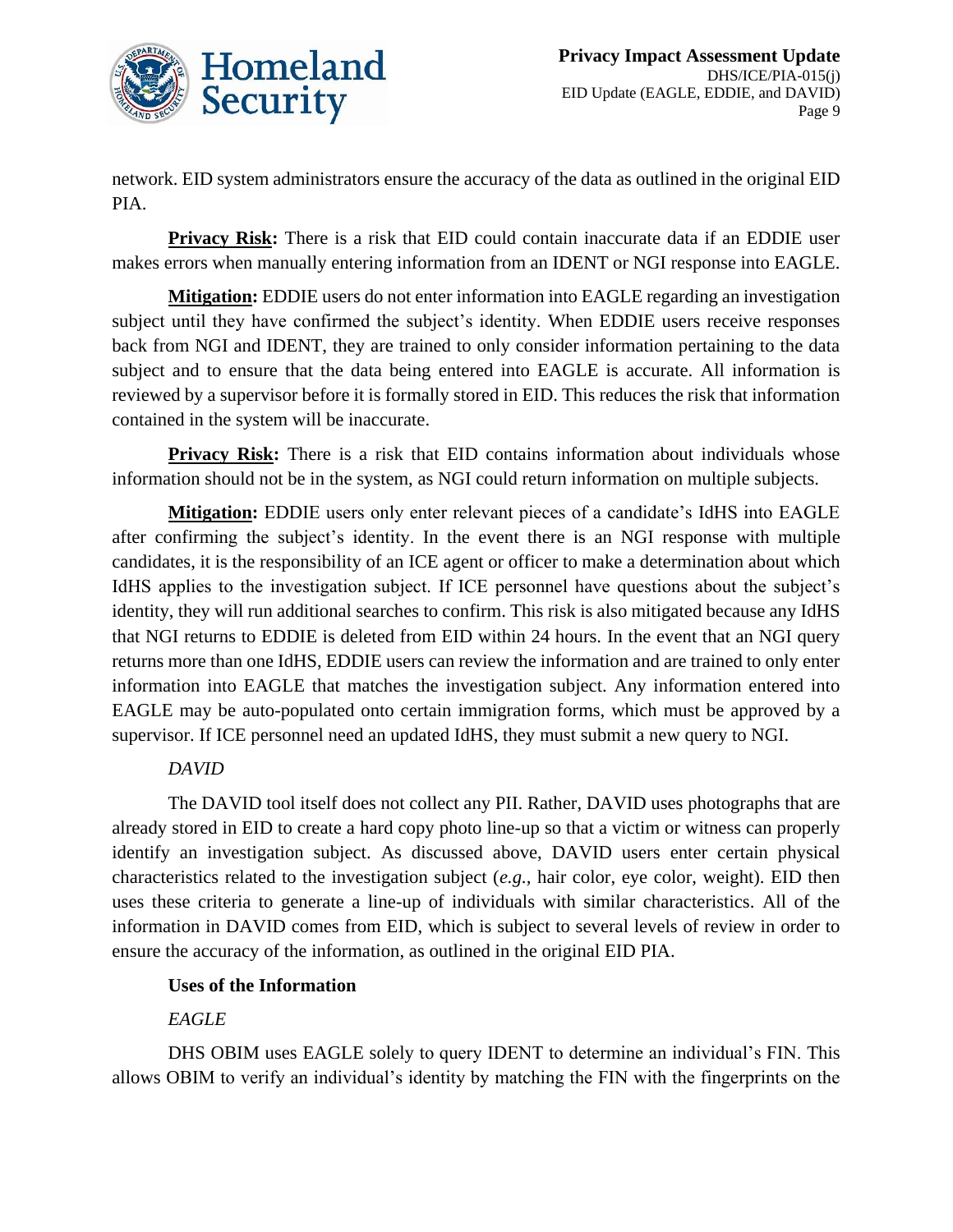

fingerprint card. The OBIM FOIA Division can then appropriately respond to their own FOIA requests that relate to a particular individual.

**Privacy Risk:** There is a risk that OBIM personnel will use EAGLE for purposes beyond what is described in this PIA.

**Mitigation:** EAGLE incorporates user roles and access controls so that only users with a need to know can access specific portions of the system. As explained above, OBIM personnel who use EAGLE to find an individual's FIN are limited to a "search-only" query of IDENT. Therefore, OBIM personnel are unable to edit or alter any PII or other data maintained in the system, helping to mitigate any risk of poor data quality or data inaccuracy. Finally, EID's audit capabilities allow system administrators to track actions such as modifying records, extracting information from the system, and determining which users viewed particular records. This helps to promote accountability of actions taken within the system.

#### *EDDIE*

ICE HSI agents and ERO officers use EDDIE in the field to quickly identify individuals who are encountered during law enforcement interactions. Agents and officers perform this task by using a mobile scanning device to collect the fingerprints of the investigation subject. EDDIE users may choose to only collect the left and right index fingerprints (sufficient to run a search in IDENT) or all ten prints to run a search in NGI and IDENT. As each fingerprint image is collected, it is transferred to the EDDIE application on an iOS-based device via Bluetooth. ICE agents and officers can then query NGI and/or IDENT to determine if there is a "hit" on the subject based on the fingerprint image. These systems will return a "hit" if the fingerprint images contained in their systems matches the fingerprints in EDDIE. If there is no match, EDDIE will receive a notification of "no hit." This identifying information allows ICE agents and officers to take appropriate action regarding the subject.

#### *DAVID*

DAVID is used only by ICE HSI agents; ERO officers do not use the DAVID tool. HSI agents use this tool to create a photo line-up for victim and witness identification. When HSI agents encounter an investigation subject, they enter the subject's biographic information, such as name, height, weight, age, gender, hair color, and eye color, into EAGLE, and the data will be stored in EID. Agents then use a set of selection screens to input certain physical and biographic characteristics matching those of the subject. DAVID will then search EID to provide five additional photographs (in addition to the subject's photograph) to be used in the line-up for identification. DAVID provides no PII besides images of individuals who were previously arrested by ICE. Once DAVID compiles the six photographs (the investigation subject and five "fillers"), the compilation will appear as a PDF and is assigned an ID number prior to printing. Agents then present victims and witnesses with a hard copy of the PDF as a photo line-up for identification.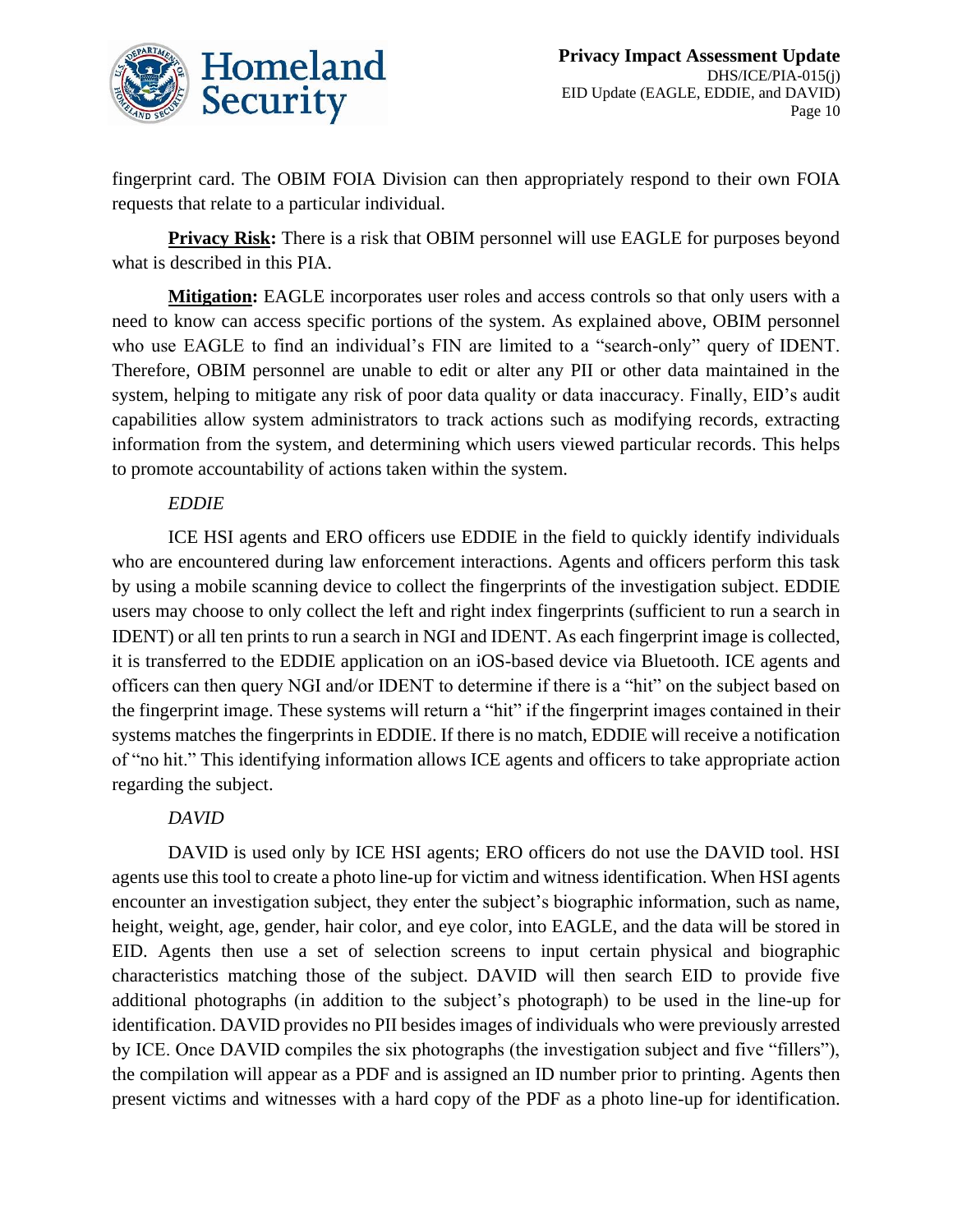

Once the PDF is printed, it is stored in the HSI agent's case file. The photo line-up it is not saved in the DAVID application.

**Privacy Risk:** There is a risk that DAVID users will compile biased photo line-ups by using photographs that do not align with the physical characteristics of the investigation subject.

**Mitigation:** This risk is mitigated because it is in ICE's best interest to create photo lineups in which the "filler" photographs use the same characteristics as the investigation subject. If the validity of the line-up were to be challenged in court, it may be ruled invalid if the "filler" photographs used individuals of a different gender, a significantly different weight or age range, or a different hair color. Furthermore, the confidence level of the line-up is heightened if a victim or witness can positively identify the investigation subject out of a photo line-up in which all the photographs show individuals with the same physical characteristics.

#### **Notice**

#### *EAGLE*

ICE provides notice of the new use of EAGLE with the publication of this PIA and the CARIER System of Records Notice (SORN). As a law enforcement agency, ICE does not provide formal notice to subjects of enforcement actions. During the course of a law enforcement investigation, it is not feasible to provide individuals who are interviewed as suspects, witnesses, or victims with any form of written notice regarding the collection of information, nor is such written notice required by the Privacy Act or other federal laws or policies. With the exception of authorized undercover operations, however, these subjects are aware they are being interviewed by a law enforcement officer and that their information is being collected for use in an investigation.

## *EDDIE*

 $\overline{a}$ 

ICE agents and officers use EDDIE to capture an individual's fingerprints and photograph. ICE personnel query NGI and IDENT by submitting the subject's fingerprints to properly identify the individual. ICE personnel receive this information directly from the data subject and verbally inform the individual being fingerprinted that the action is for law enforcement purposes, enforcement action, or in furtherance of a law enforcement operation, thereby ensuring that encountered individuals are put on notice that their information is being collected during a law enforcement investigative encounter. ICE also provides further notice to investigation subjects through the publication of this PIA and the CARIER SORN. Routine uses in the CARIER SORN indicate how DHS may share this information with external third parties.<sup>17</sup>

<sup>&</sup>lt;sup>17</sup> ICE recognizes that under Executive Order 13768, federal agencies are no longer able to extend Privacy Act protections to non-U.S. persons. However, DHS Privacy Guidance Memorandum 2017-01 (referenced below)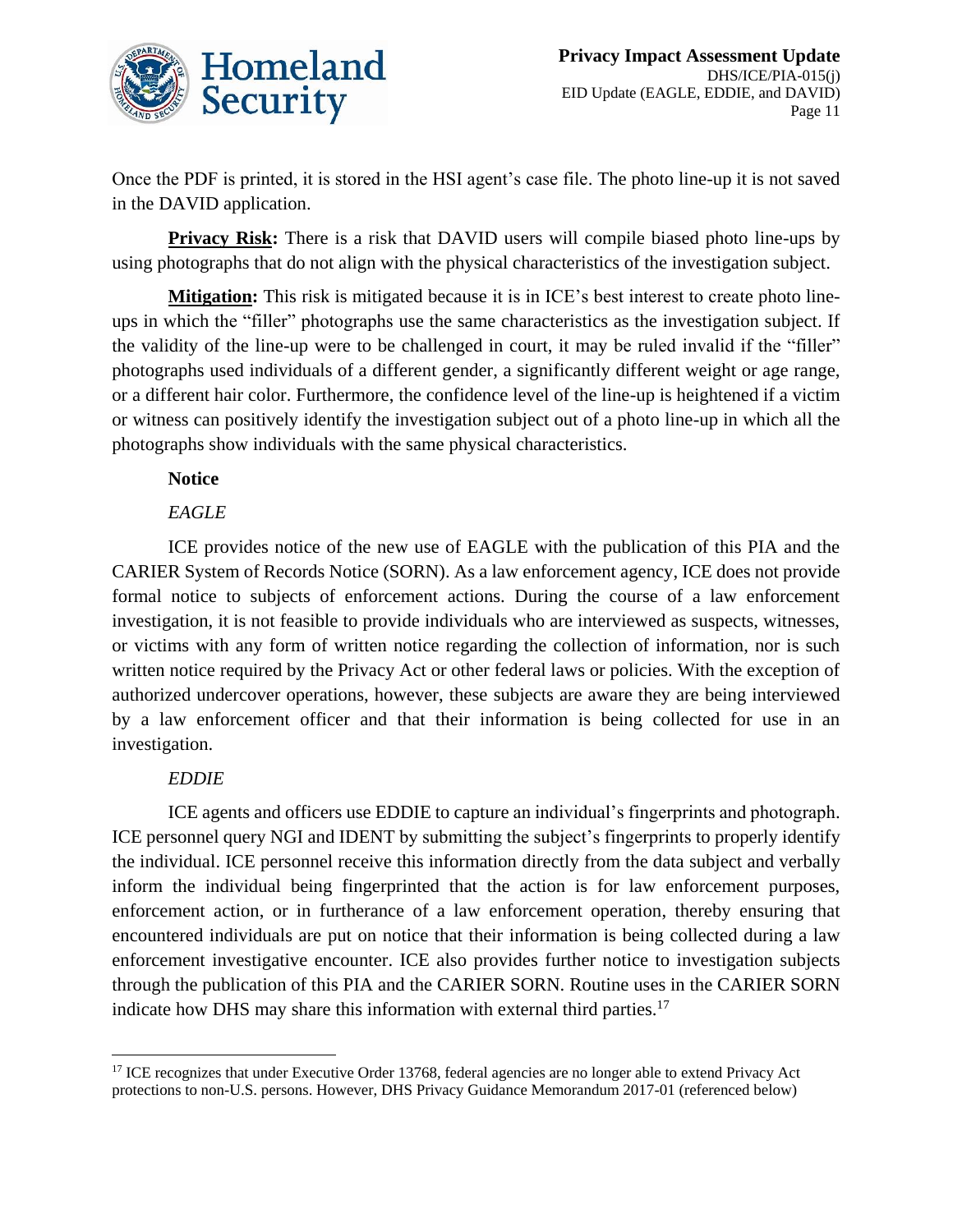

Also, as a law enforcement agency, ICE does not provide formal written notice to subjects of pending enforcement actions. During the course of a law enforcement investigation, it is not feasible to provide individuals who are interviewed as suspects, witnesses, or victims with any form of written notice regarding the collection of information, nor is such written notice required by the Privacy Act or other federal laws or policies. With the exception of authorized undercover operations, however, these individuals are aware they are being interviewed by a law enforcement officer and that their information is being collected for use in an investigation.

### *DAVID*

DAVID itself does not collect any information directly from the investigation subject. Rather, DAVID pulls photographs previously stored in EID for the purpose of creating a photo line-up for witness identification. Therefore, the source system EID is responsible for providing notice to any affected individuals, when possible. This PIA and the CARIER SORN serve as public notice of how ICE uses the DAVID application.

### **Data Retention by the project**

## *EAGLE*

The original PIA for EAGLE indicated that records were maintained in EID for 100 years. The records schedule for EID (referenced above) has since been updated, and all information entered into EAGLE is now retained in EID for 75 years after the end of the calendar year in which the information is gathered.

## *EDDIE*

Fingerprints and photographs collected using the EDDIE mobile application are retained in EID for 30 days. After that time, they are purged from EID, unless the subject is enrolled and booked using EAGLE. If the subject is enrolled and booked through EAGLE, the records are maintained for 75 years, after which they are destroyed. Maintaining these records for 75 years allows ICE to compile statistical reports as well as conduct long-term trend analysis. Finally, when ICE personnel use EDDIE to query IDENT and NGI, these databases return information that may be entered into EAGLE and stored in EID. The actual response from NGI (the IdHS) is stored in EID for 24 hours before it is deleted. The response from IDENT (aside from the identifying numbers discussed above) is not stored in EID.

 $\overline{a}$ instructs components to balance the public interest against the privacy rights of the individual before making disclosures of an individual's PII. Routine uses published in ICE's SORNs are a result of such balancing, and provide guidance to ICE operators regarding when PII can be shared with third parties. As ICE's disclosure needs evolve, ICE stakeholders reassess or perform additional balancing analyses to update routine uses, thus retaining their reliability as guidance for operators.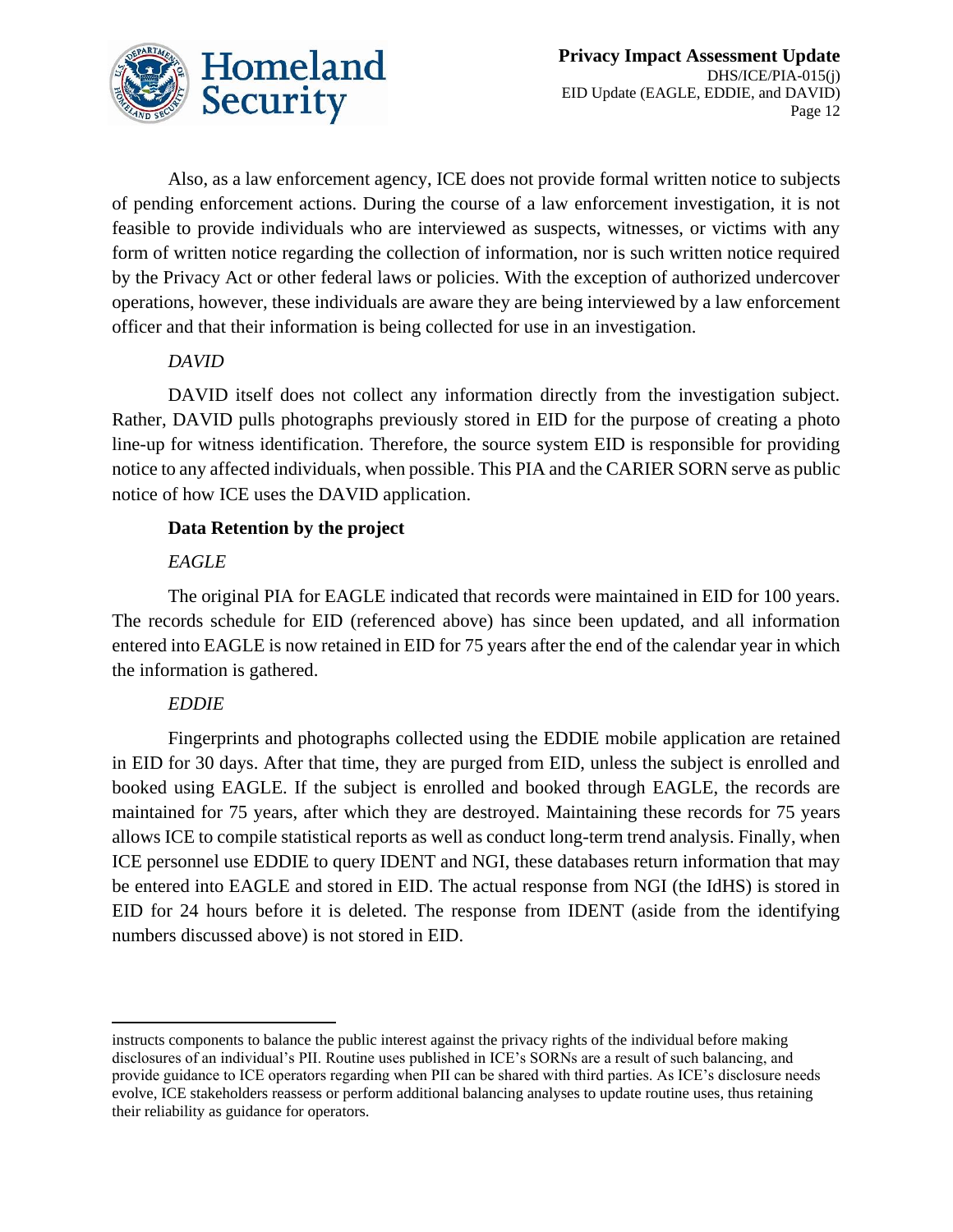

## *DAVID*

The DAVID tool itself does not retain any information or photographs. All information, including the PDF photo line-up and assigned ID number, are maintained in EID. Photographs of investigation subjects collected during the encounter, arrest, or booking of the subject are stored in EID for 75 years. This retention period not only permits ICE agents and officers to compile statistical reports and conduct long-term trend analysis, but also allows authorized ICE personnel to access a wide array of photographs when assembling the photo line-up.

ICE has not identified any new risks related to data retention, as ICE has decreased the retention period for EID data from 100 years to 75 years. This updated retention period not only allows ICE to evaluate and analyze an individual's encounter history with ICE for the lifetime of the subject, but also lessens the chance of a privacy incident because the data is being kept for a shorter time.

### **Information Sharing**

### *EAGLE*

OBIM uses EAGLE to query IDENT to determine an individual's FIN for identity verification purposes in order to respond to FOIA requests received by OBIM. OBIM does not extract information from EAGLE for response to the FOIA request. OBIM does not share any information obtained from EAGLE outside the Department.

## *EDDIE*

EDDIE is used by authorized ICE agents and officers with a valid need to know. EDDIE is not accessible to any external third parties. When ICE personnel collect the fingerprints of investigation subjects, they use these prints to query NGI and/or IDENT.<sup>18</sup> These IT systems then return information regarding the investigation subject to EDDIE. ICE personnel manually enter the data from EDDIE into the subject's EAGLE record, if appropriate. Once the subject's information is entered into EAGLE, it is stored in EID. All information sharing is consistent with the purpose of the system as well as applicable routine uses in the CARIER SORN.

#### *DAVID*

 $\overline{a}$ 

The DAVID photo line-up application is used only by HSI agents to prepare a photographic line-up so that a victim, witness, or other individual can attempt to identify the investigation subject. These line-ups are saved in PDF format and presented to the witness for identification. PDF versions of the line-up may also be shared with local, state, federal, territorial, and tribal courts (and judges) for evidentiary purposes. If the line-up is used as an exhibit in a court

<sup>&</sup>lt;sup>18</sup> NGI was formerly known as the Integrated Automated Fingerprint Identification System (IAFIS). The original EID PIA documents how ICE can share fingerprints with the FBI.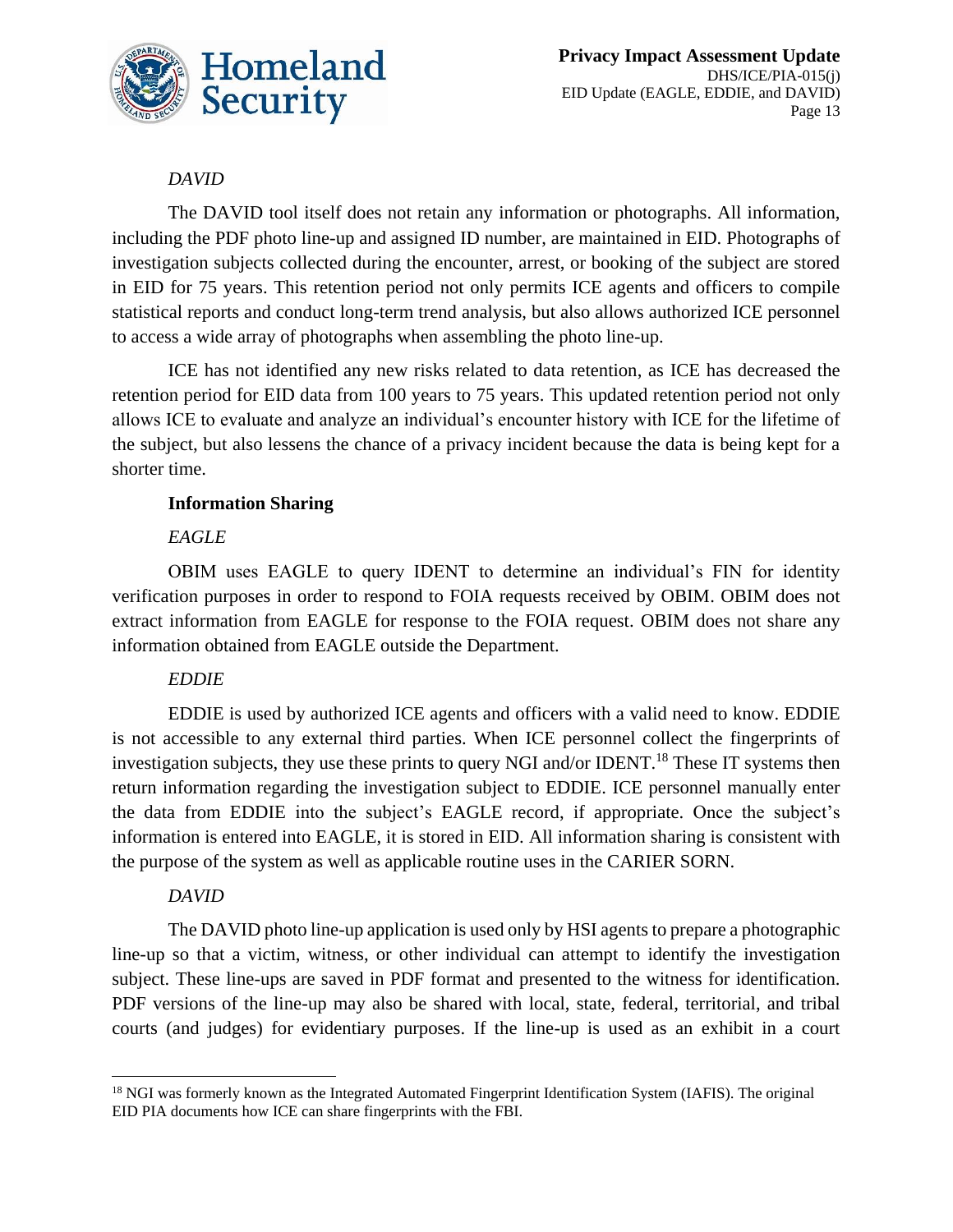

proceeding, during discovery, or in settlement negotiations, the information will also be available to opposing counsel, other parties to the proceeding, witnesses, and members of the jury. These line-ups contain only the relevant photographs, and do not include any other PII. The information sharing described here is consistent with applicable routine uses in the CARIER and External Investigation SORNs.

**Privacy Risk:** There is a risk that ICE could share data with external parties who do not have a need to know.

**Mitigation:** This risk is mitigated because ICE only shares the minimum amount of information necessary with external third parties who all have a verifiable need to know the information. For example, DAVID users share a PDF of the photo line-up so that the victim or witness can identify the subject of an investigation. Without this information, the victim or witness could not properly make an identification. After the photo line-up is reviewed, it is then returned to the HSI agent and retained for the appropriate retention period. Also, if the validity of the lineup were to be challenged in court, ICE would also share the contents of the photo line-up with the appropriate court, opposing counsel, the jury, and other parties to the proceeding. All information from EAGLE, EDDIE, or DAVID shared outside of DHS is done so in accordance with the routine uses in the CARIER and External Investigations<sup>19</sup> SORNs and as required by law.

#### **Redress**

 $\overline{a}$ 

The right to request access to and amendment of records under the Privacy Act of 1974 (5 U.S.C. § 552a) is limited to United States citizens and lawful permanent residents. Executive Order No. 13768 *Enhancing Public Safety in the Interior of the United States* (January 25, 2017) states: "Agencies shall, to the extent consistent with applicable law, ensure that their privacy policies exclude persons who are not United States citizens or lawful permanent residents from the protections of the Privacy Act regarding personally identifiable information."<sup>20</sup> This Executive Order precludes DHS from extending such rights by policy. However, the Judicial Redress Act of 2015 (5 U.S.C. § 552a note), which amended the Privacy Act, provides citizens of certain countries with access, amendment, and other redress rights under the Privacy Act in certain limited situations.<sup>21</sup>

<sup>&</sup>lt;sup>19</sup> The DHS/ICE–009 External Investigations SORN only applies to information that ICE HSI personnel enter into ICM in relation to the photo line-up process.

<sup>&</sup>lt;sup>20</sup> The full text of Executive Order 13,768 can be found here:  $\frac{https://www.whitehouse.gov/the-press-}{https://www.whitehouse.gov/the-press-}$ [office/2017/01/25/presidential-executive-order-enhancing-public-safety-interior-united.](https://www.whitehouse.gov/the-press-office/2017/01/25/presidential-executive-order-enhancing-public-safety-interior-united)

 $21$  The foreign countries and regional organizations covered by the Judicial Redress Act, as of February 1, 2017, include the European Union (EU) and most of its Member States. For the full list of foreign countries and regional organizations covered by the Judicial Redress Act, please visit the U.S. Department of Justice website [https://www.justice.gov/opcl/judicial-redress-act-2015.](https://www.justice.gov/opcl/judicial-redress-act-2015)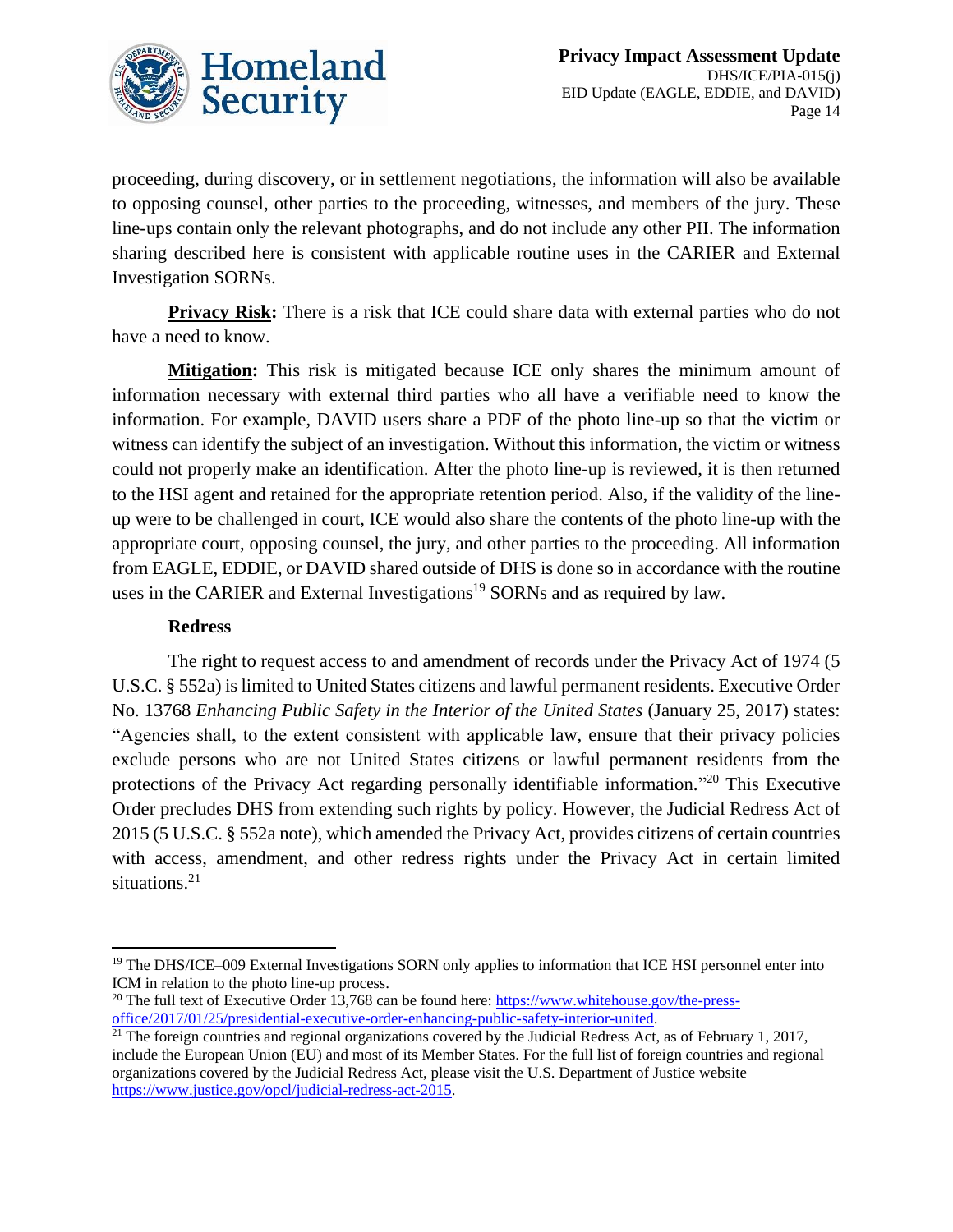

As a result of Executive Order 13768, DHS's "Mixed Systems Policy"<sup>22</sup> was rescinded by the DHS Privacy Office in its Privacy Policy Guidance Memorandum (April 25, 2017).<sup>23</sup> However, DHS will consider individual requests to determine whether or not an individual may access or amend records contained in this system. Individuals seeking access to and notification of any records contained in this system of records, or seeking to contest its content, may submit a request in writing to the ICE FOIA Officer. Individuals who wish to contest the accuracy of records in the system may submit these requests to the ICE Privacy Division.

In addition, the DHS Privacy Policy Guidance Memorandum makes clear that DHS has an obligation as a data steward, separate and apart from the Privacy Act, to maintain accurate, relevant, timely, and complete records. Collecting, maintaining, using, and disseminating accurate information helps DHS to efficiently meet its operational goals, prevent waste, and improve outcomes. Failure to maintain accurate records serves to undermine efficient decision making by DHS personnel, and can create the risk of errors made by DHS and its personnel. Also, PIAs are published, in part, to ensure that projects, programs, and systems maintain accurate data.

ICE has not identified any new risks related to redress.

#### **Auditing and Accountability**

 $\overline{a}$ 

All EAGLE, EDDIE, and DAVID users must complete annual, department-wide privacy and security trainings that discuss the proper handling of PII. EID users also complete systemspecific training to certify that they know how the system operates and that they can properly handle the information contained within the system.

EDDIE is a mobile application used to lawfully collect fingerprints and photographs, in a standard, law enforcement process. Agents and officers are also trained on reading responses from IDENT and NGI to understand the data provided by these systems. This ensures that the data is accurate, and that ICE takes the appropriate enforcement action against the individual. In addition, EDDIE collects a very limited amount of information directly from the investigation subject in accordance with the fair information practice principle of data minimization.

<sup>&</sup>lt;sup>22</sup> The DHS "Mixed Systems Policy" extended most Privacy Act protections to visitors and aliens whose information was collected, used, maintained, or disseminated in connection with a mixed system of records (i.e., contains PII on U.S. citizens and lawful permanent residents, as well as non-U.S. citizens and non-legal permanent residents). Memorandum Number 2007-1, DHS Policy Regarding Collection, Use, Retention, and Dissemination of Information on Non-U.S. Persons.

<sup>&</sup>lt;sup>23</sup> DHS Memorandum 2017-01: DHS Privacy Policy Regarding Collection, Use, Retention, and Dissemination of Personally Identifiable Information (April 25, 2017) (DHS Privacy Policy), available at

[https://www.dhs.gov/publication/dhs-privacy-policy-guidance-memorandum-2017-01.](https://www.dhs.gov/publication/dhs-privacy-policy-guidance-memorandum-2017-01) As the DHS Privacy Policy notes, Executive Order 13768, does not affect statutory or regulatory privacy protections that may be afforded to aliens, such as confidentiality rights for asylees and refugees, and individuals protected under 8 U.S.C. § 1367. These laws operate independently of the Privacy Act to restrict federal agencies' ability to share certain information about visitors and aliens, regardless of a person's immigration status.